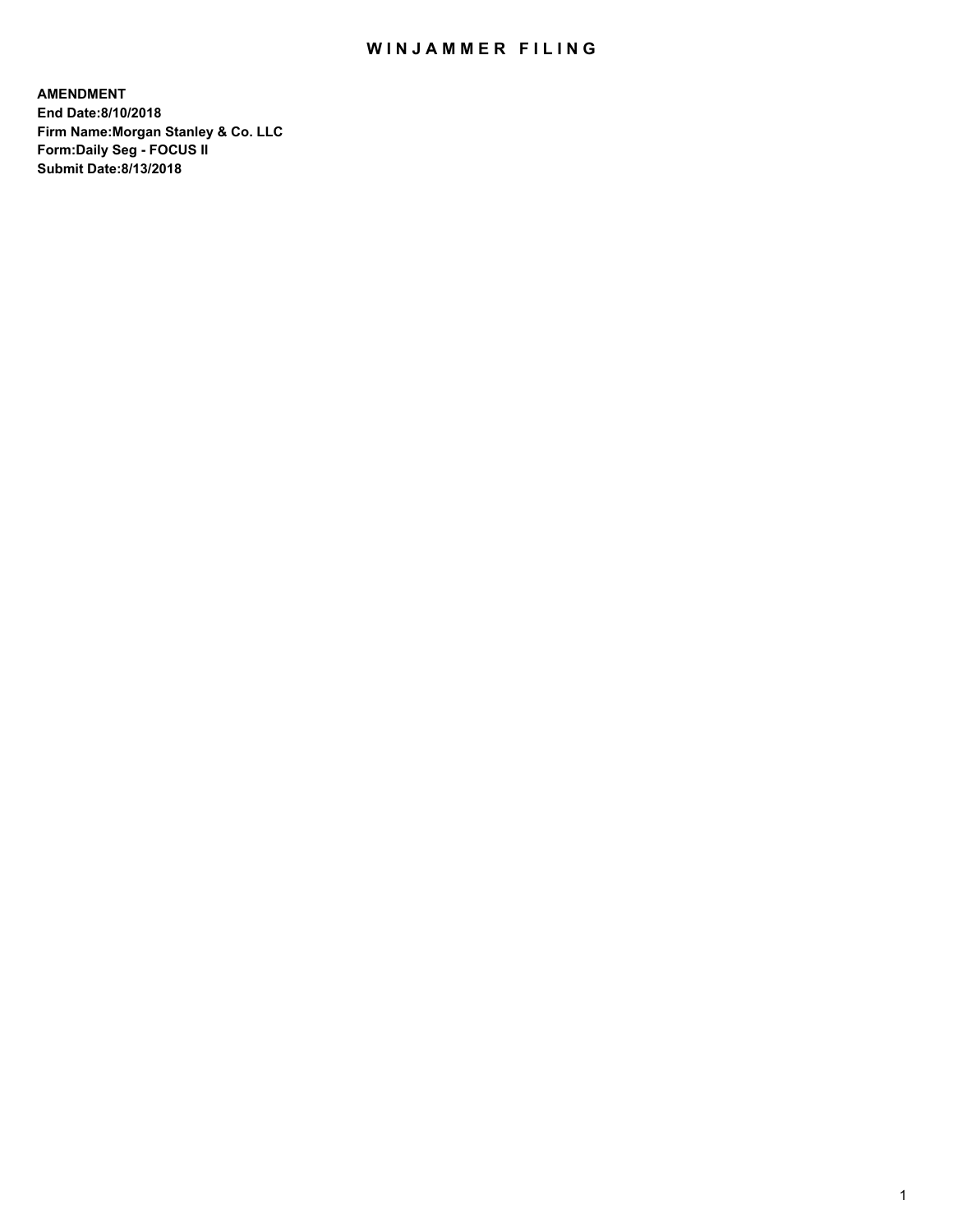**AMENDMENT End Date:8/10/2018 Firm Name:Morgan Stanley & Co. LLC Form:Daily Seg - FOCUS II Submit Date:8/13/2018 Daily Segregation - Cover Page**

| Name of Company                                                                                                                                                                                                                                                                                                                | Morgan Stanley & Co. LLC                        |
|--------------------------------------------------------------------------------------------------------------------------------------------------------------------------------------------------------------------------------------------------------------------------------------------------------------------------------|-------------------------------------------------|
| <b>Contact Name</b>                                                                                                                                                                                                                                                                                                            | <b>Ikram Shah</b>                               |
| <b>Contact Phone Number</b>                                                                                                                                                                                                                                                                                                    | 212-276-0963                                    |
| <b>Contact Email Address</b>                                                                                                                                                                                                                                                                                                   | lkram.shah@morganstanley.com                    |
| FCM's Customer Segregated Funds Residual Interest Target (choose one):<br>a. Minimum dollar amount: ; or<br>b. Minimum percentage of customer segregated funds required:% ; or<br>c. Dollar amount range between: and; or<br>d. Percentage range of customer segregated funds required between:% and%.                         | 280,000,000<br><u>0</u><br><u>00</u><br>00      |
| FCM's Customer Secured Amount Funds Residual Interest Target (choose one):<br>a. Minimum dollar amount: ; or<br>b. Minimum percentage of customer secured funds required:% ; or<br>c. Dollar amount range between: and; or<br>d. Percentage range of customer secured funds required between:% and%.                           | 140,000,000<br><u>0</u><br>00<br>0 <sub>0</sub> |
| FCM's Cleared Swaps Customer Collateral Residual Interest Target (choose one):<br>a. Minimum dollar amount: ; or<br>b. Minimum percentage of cleared swaps customer collateral required:% ; or<br>c. Dollar amount range between: and; or<br>d. Percentage range of cleared swaps customer collateral required between:% and%. | 92,000,000<br><u>0</u><br>0 Q<br>00             |

Attach supporting documents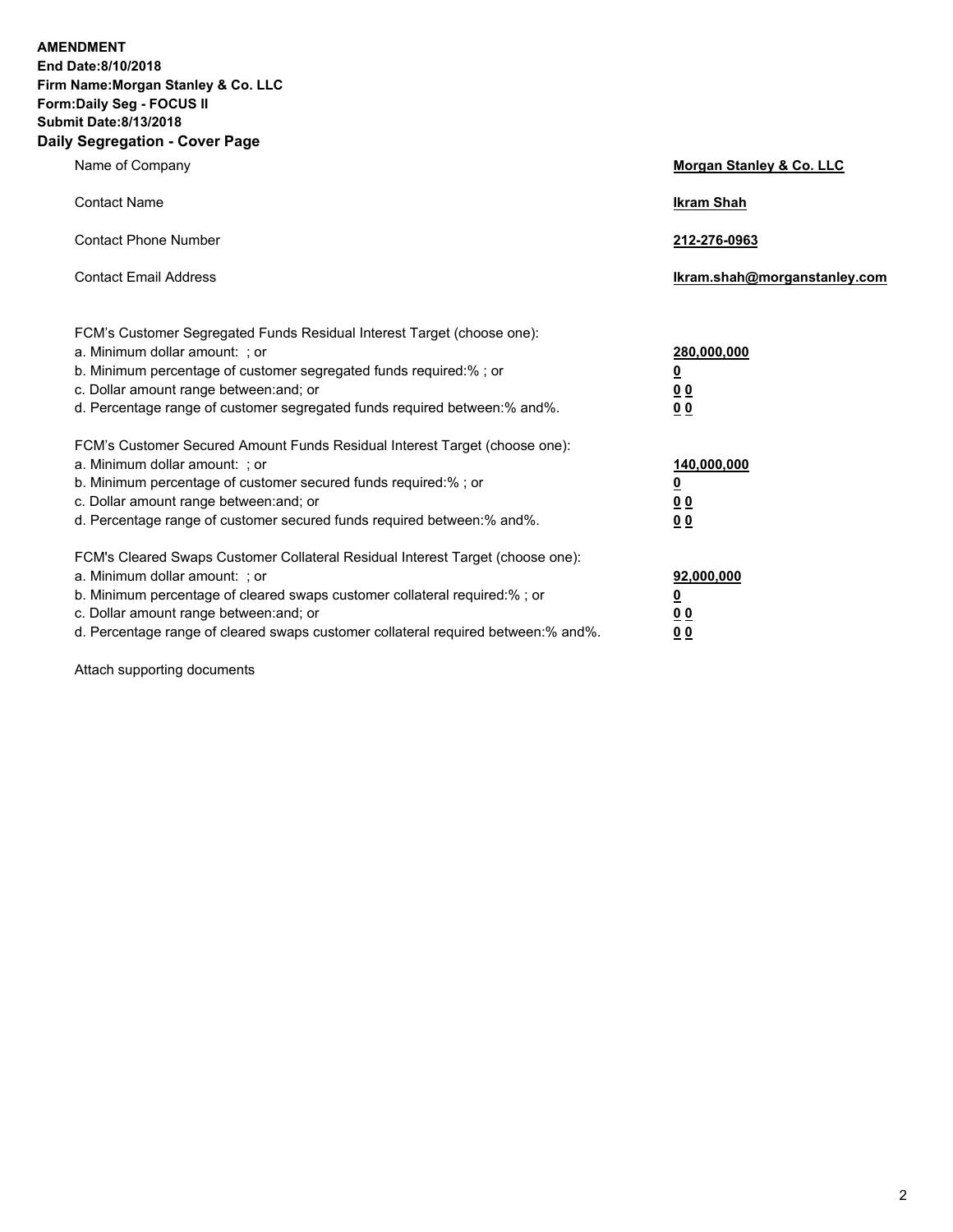|          | <b>AMENDMENT</b><br>End Date:8/10/2018<br>Firm Name: Morgan Stanley & Co. LLC<br>Form: Daily Seg - FOCUS II<br><b>Submit Date: 8/13/2018</b><br><b>Daily Segregation - Secured Amounts</b>                                                          |                                                                                                                    |
|----------|-----------------------------------------------------------------------------------------------------------------------------------------------------------------------------------------------------------------------------------------------------|--------------------------------------------------------------------------------------------------------------------|
|          | Foreign Futures and Foreign Options Secured Amounts                                                                                                                                                                                                 |                                                                                                                    |
| 1.       | Amount required to be set aside pursuant to law, rule or regulation of a foreign<br>government or a rule of a self-regulatory organization authorized thereunder<br>Net ledger balance - Foreign Futures and Foreign Option Trading - All Customers | $0$ [7305]                                                                                                         |
|          | A. Cash<br>B. Securities (at market)                                                                                                                                                                                                                | 3,266,499,895 [7315]<br>2,220,755,989 [7317]                                                                       |
| 2.<br>3. | Net unrealized profit (loss) in open futures contracts traded on a foreign board of trade<br>Exchange traded options                                                                                                                                | <u>-505,068,051</u> [7325]                                                                                         |
| 4.       | a. Market value of open option contracts purchased on a foreign board of trade<br>b. Market value of open contracts granted (sold) on a foreign board of trade<br>Net equity (deficit) (add lines 1.2. and 3.)                                      | 39,198,343 [7335]<br>-27,136,323 [7337]<br>4,994,249,853 [7345]                                                    |
| 5.       | Account liquidating to a deficit and account with a debit balances - gross amount<br>Less: amount offset by customer owned securities                                                                                                               | 368,287,471 [7351]<br>-362,694,085 [7352] 5,593,386<br>[7354]                                                      |
| 6.       | Amount required to be set aside as the secured amount - Net Liquidating Equity<br>Method (add lines 4 and 5)                                                                                                                                        | 4,999,843,239 [7355]                                                                                               |
| 7.       | Greater of amount required to be set aside pursuant to foreign jurisdiction (above) or line<br>6.                                                                                                                                                   | 4,999,843,239 [7360]                                                                                               |
| 1.       | FUNDS DEPOSITED IN SEPARATE REGULATION 30.7 ACCOUNTS<br>Cash in banks                                                                                                                                                                               |                                                                                                                    |
|          | A. Banks located in the United States<br>B. Other banks qualified under Regulation 30.7                                                                                                                                                             | 644,941,604 [7500]<br>572,879,172 [7520] 1,217,820,776<br>[7530]                                                   |
| 2.       | Securities<br>A. In safekeeping with banks located in the United States                                                                                                                                                                             | 29,077,470 [7540]                                                                                                  |
| 3.       | B. In safekeeping with other banks qualified under Regulation 30.7<br>Equities with registered futures commission merchants                                                                                                                         | 0 [7560] 29,077,470 [7570]                                                                                         |
|          | A. Cash<br><b>B.</b> Securities<br>C. Unrealized gain (loss) on open futures contracts                                                                                                                                                              | 6,223,943 [7580]<br>$0$ [7590]<br>1,097,537 [7600]                                                                 |
|          | D. Value of long option contracts<br>E. Value of short option contracts                                                                                                                                                                             | $0$ [7610]<br>0 [7615] 7,321,480 [7620]                                                                            |
| 4.       | Amounts held by clearing organizations of foreign boards of trade<br>A. Cash                                                                                                                                                                        | $0$ [7640]                                                                                                         |
|          | <b>B.</b> Securities<br>C. Amount due to (from) clearing organization - daily variation<br>D. Value of long option contracts                                                                                                                        | $0$ [7650]<br>$0$ [7660]<br>$0$ [7670]                                                                             |
| 5.       | E. Value of short option contracts<br>Amounts held by members of foreign boards of trade<br>A. Cash                                                                                                                                                 | 0 [7675] 0 [7680]<br>2,246,551,987 [7700]                                                                          |
|          | <b>B.</b> Securities<br>C. Unrealized gain (loss) on open futures contracts<br>D. Value of long option contracts<br>E. Value of short option contracts                                                                                              | 2,191,678,519 [7710]<br>$-506, 165, 589$ [7720]<br>39,198,343 [7730]<br>-27,136,323 [7735] 3,944,126,937<br>[7740] |
| 6.       | Amounts with other depositories designated by a foreign board of trade                                                                                                                                                                              | $0$ [7760]                                                                                                         |
| 7.<br>8. | Segregated funds on hand<br>Total funds in separate section 30.7 accounts                                                                                                                                                                           | $0$ [7765]<br>5,198,346,663 [7770]                                                                                 |
| 9.       | Excess (deficiency) Set Aside for Secured Amount (subtract line 7 Secured Statement<br>Page 1 from Line 8)                                                                                                                                          | 198,503,424 [7380]                                                                                                 |
| 10.      | Management Target Amount for Excess funds in separate section 30.7 accounts                                                                                                                                                                         | 140,000,000 [7780]                                                                                                 |

11. Excess (deficiency) funds in separate 30.7 accounts over (under) Management Target **58,503,424** [7785]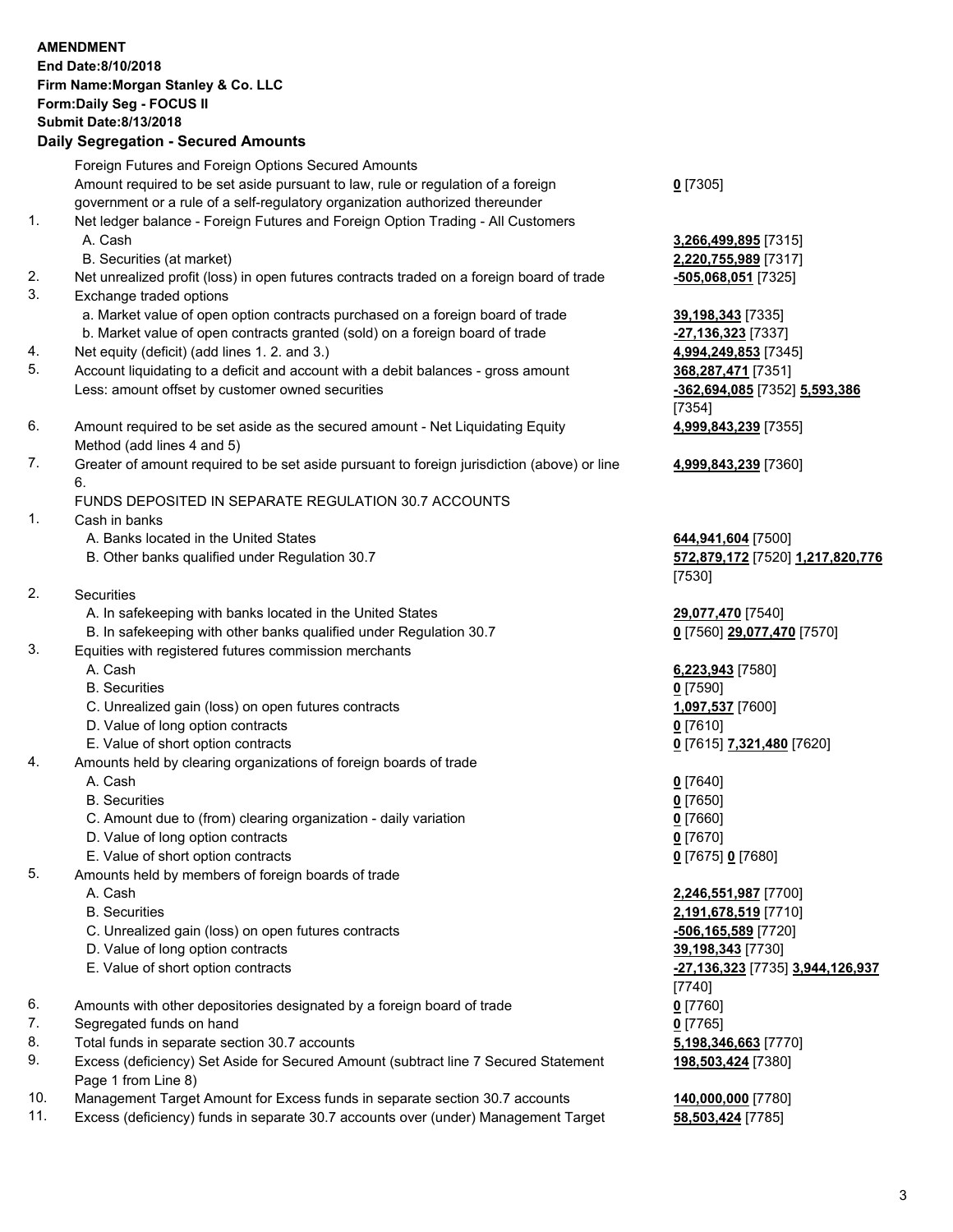|     | <b>AMENDMENT</b>                                                                               |                                                 |
|-----|------------------------------------------------------------------------------------------------|-------------------------------------------------|
|     | End Date: 8/10/2018                                                                            |                                                 |
|     | Firm Name: Morgan Stanley & Co. LLC                                                            |                                                 |
|     | Form: Daily Seg - FOCUS II                                                                     |                                                 |
|     | <b>Submit Date: 8/13/2018</b>                                                                  |                                                 |
|     | Daily Segregation - Segregation Statement                                                      |                                                 |
|     | SEGREGATION REQUIREMENTS(Section 4d(2) of the CEAct)                                           |                                                 |
| 1.  | Net ledger balance                                                                             |                                                 |
|     | A. Cash                                                                                        | 10,706,909,935 [7010]                           |
|     | B. Securities (at market)                                                                      | 6,008,525,168 [7020]                            |
| 2.  | Net unrealized profit (loss) in open futures contracts traded on a contract market             | 237,423,831 [7030]                              |
| 3.  | Exchange traded options                                                                        |                                                 |
|     | A. Add market value of open option contracts purchased on a contract market                    | 380,724,902 [7032]                              |
|     | B. Deduct market value of open option contracts granted (sold) on a contract market            | -457,135,653 [7033]                             |
| 4.  | Net equity (deficit) (add lines 1, 2 and 3)                                                    | 16,876,448,183 [7040]                           |
| 5.  | Accounts liquidating to a deficit and accounts with                                            |                                                 |
|     | debit balances - gross amount                                                                  | 581,956,646 [7045]                              |
|     | Less: amount offset by customer securities                                                     | <mark>-581,455,013</mark> [7047] 501,633 [7050] |
| 6.  | Amount required to be segregated (add lines 4 and 5)                                           | 16,876,949,816 [7060]                           |
|     | FUNDS IN SEGREGATED ACCOUNTS                                                                   |                                                 |
| 7.  | Deposited in segregated funds bank accounts                                                    |                                                 |
|     | A. Cash                                                                                        | 5,030,003,909 [7070]                            |
|     | B. Securities representing investments of customers' funds (at market)                         | $0$ [7080]                                      |
|     | C. Securities held for particular customers or option customers in lieu of cash (at<br>market) | 389,099,838 [7090]                              |
| 8.  | Margins on deposit with derivatives clearing organizations of contract markets                 |                                                 |
|     | A. Cash                                                                                        | 6,261,657,560 [7100]                            |
|     | B. Securities representing investments of customers' funds (at market)                         | $0$ [7110]                                      |
|     | C. Securities held for particular customers or option customers in lieu of cash (at<br>market) | 5,619,425,330 [7120]                            |
| 9.  | Net settlement from (to) derivatives clearing organizations of contract markets                | -26,632,926 [7130]                              |
| 10. | Exchange traded options                                                                        |                                                 |
|     | A. Value of open long option contracts                                                         | 380,724,902 [7132]                              |
|     | B. Value of open short option contracts                                                        | -457,135,653 [7133]                             |
| 11. | Net equities with other FCMs                                                                   |                                                 |
|     | A. Net liquidating equity                                                                      | 13,479,259 [7140]                               |
|     | B. Securities representing investments of customers' funds (at market)                         | $0$ [7160]                                      |
|     | C. Securities held for particular customers or option customers in lieu of cash (at            | $0$ [7170]                                      |
|     | market)                                                                                        |                                                 |
| 12. | Segregated funds on hand                                                                       | $0$ [7150]                                      |
| 13. | Total amount in segregation (add lines 7 through 12)                                           | 17,210,622,219 [7180]                           |
| 14. | Excess (deficiency) funds in segregation (subtract line 6 from line 13)                        | 333,672,403 [7190]                              |
| 15. | Management Target Amount for Excess funds in segregation                                       | 280,000,000 [7194]                              |

16. Excess (deficiency) funds in segregation over (under) Management Target Amount Excess

**53,672,403** [7198]